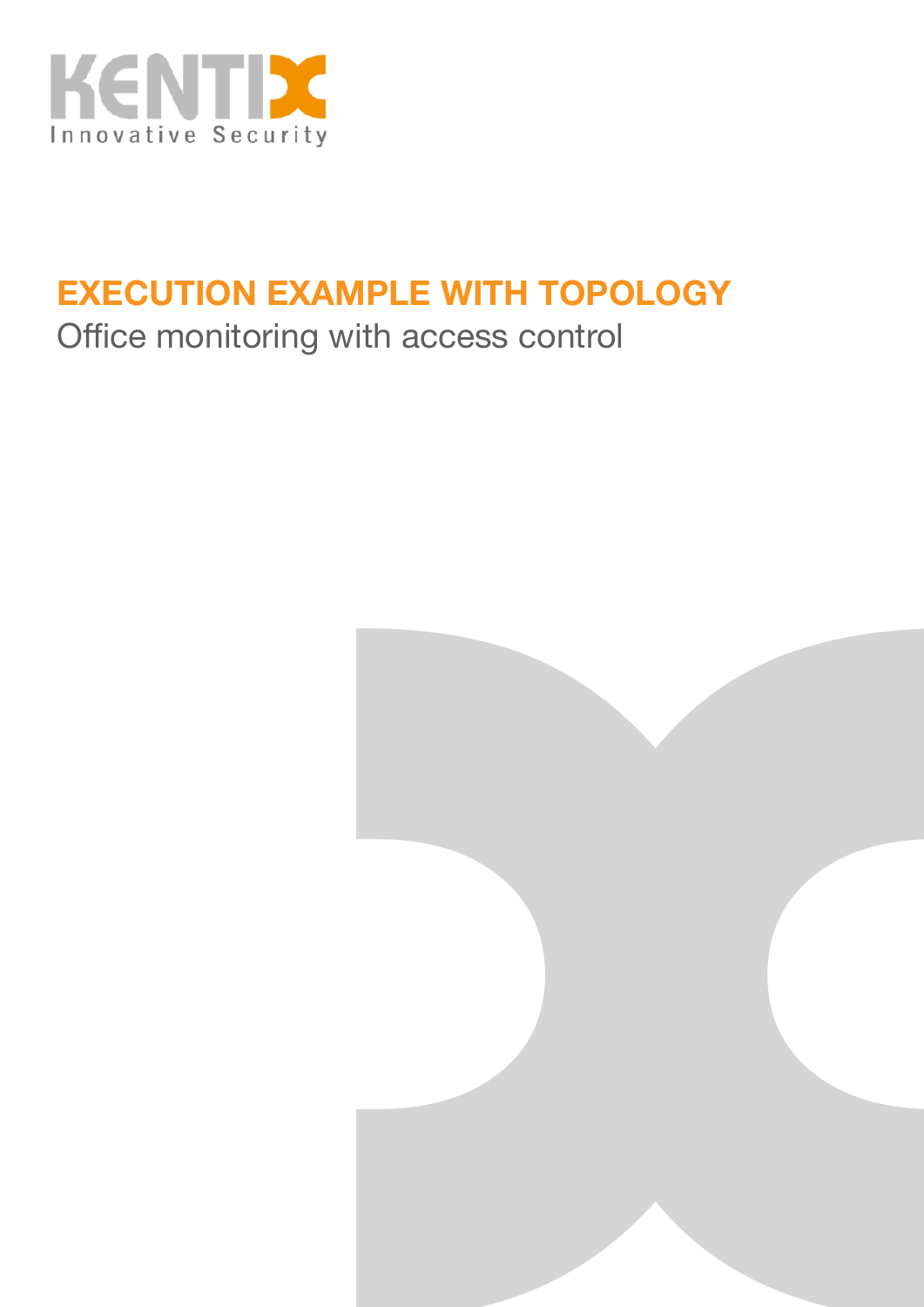

## Office monitoring with access control

#### *The requirements*

*Securing house entrances and possibly other rooms in the building against unauthorised access with an online-capable solution for managing authorisations, time-level profiles and access logging.*

*The opening is to be carried out simply by means of RFID media, so that user-related logging always takes place. Authorisations can be granted or withdrawn individually. If* 

*required, the solution should be able to be extended to other rooms/areas and combined with video surveillance.* 

*In addition, critical areas (entrance, rooms with restricted access) should be monitored for intrusion. The control system takes over the access control.*

#### *The Kentix system solution*

The Kentix DoorLock access system is used to secure the building or rooms with regard to authorised/unauthorised access.

The doors are fitted with the Kentix radio knob, which is connected to the Kentix AccessManager by radio.

The AccessManager provides central management for all locking components in the system via a web interface. At the same time it contains a central logbook of all booking events. If required, each booking can be linked to a video image.

The alarm system used is an Alarm-Manager-PRO with one or more MultiSensors connected by radio or LAN. The access system controls the integrated motion detectors and door contacts.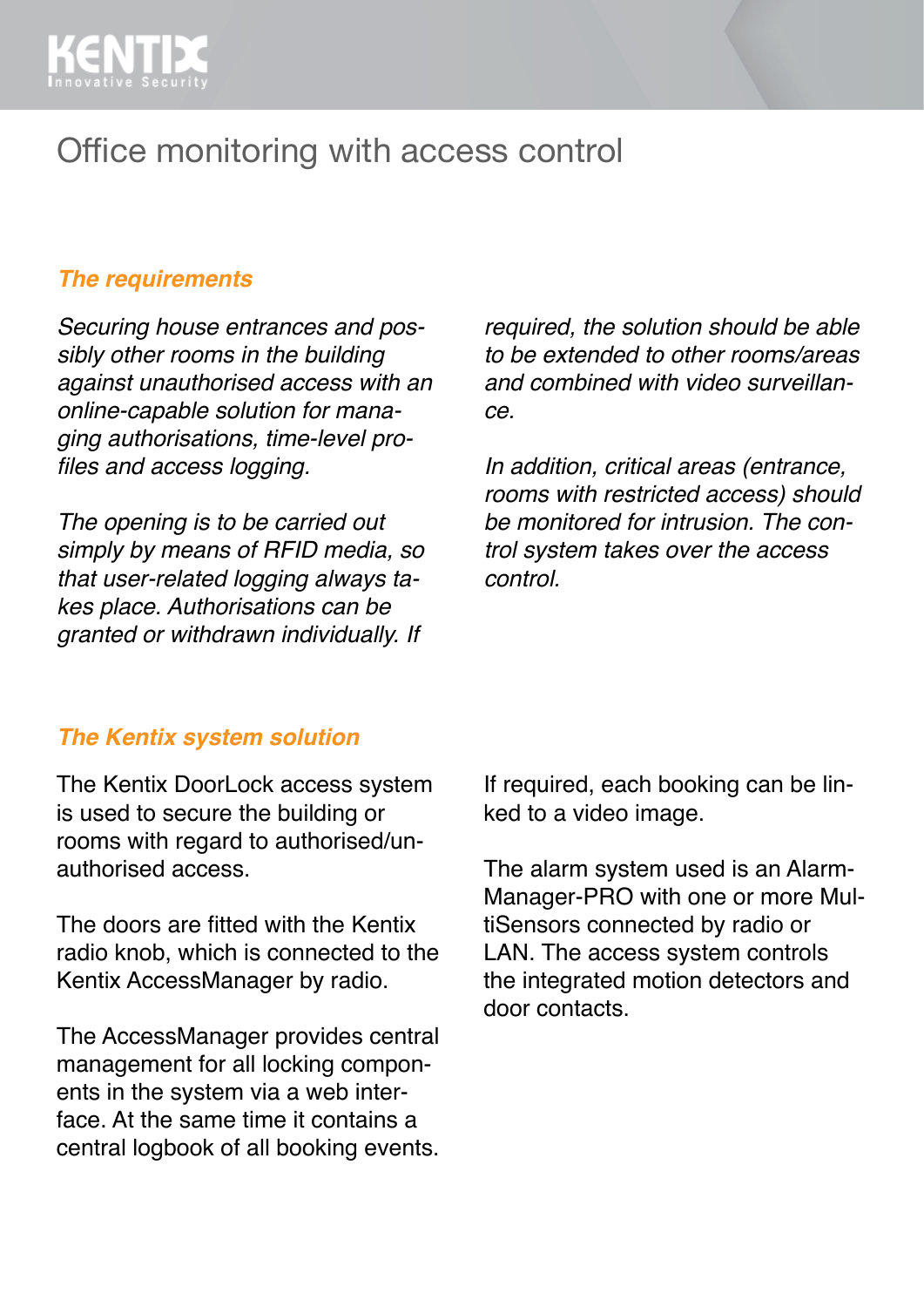